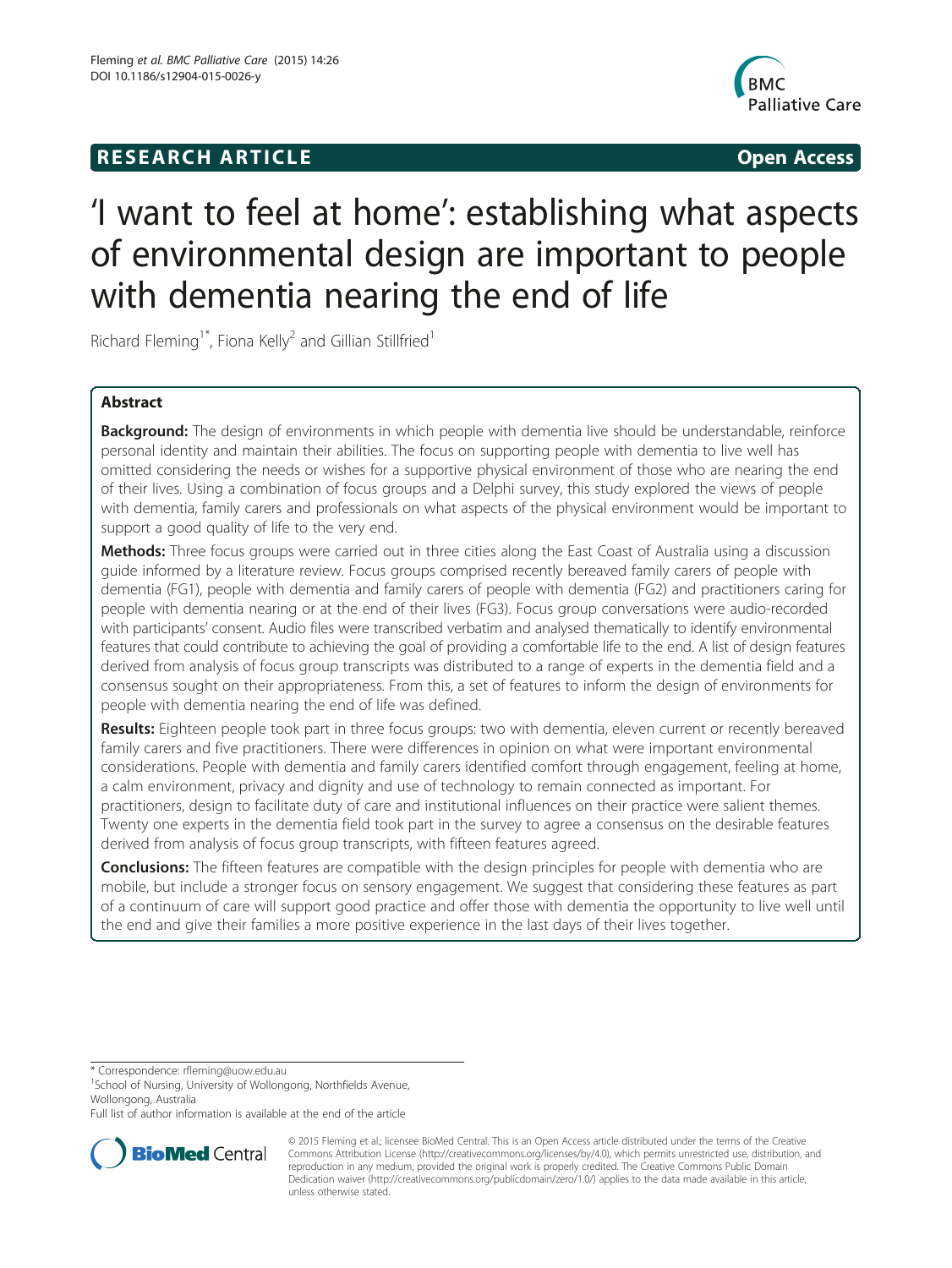### Background

There are growing calls for end of life care to be provided, not just to those with cancer [\[1, 2](#page-12-0)] but for people with coronary heart disease, older people [[3](#page-12-0)] and indeed all people approaching the end of life regardless of age, diagnosis, gender, ethnicity, sexual orientation, religious belief, disability or socio-economic status [[4\]](#page-12-0). In the UK, the Department of Health [[4\]](#page-12-0) also proposes that high quality care at end of life should be available wherever the person may be – at home, in a care home, a hospice, hospital or elsewhere.

The case for making palliative care available for people with dementia has been made on the grounds of equity, need and on the basis that adopting a palliative approach would improve the quality of care available to people with dementia; throughout their journey [[5\]](#page-12-0). In the UK, the philosophy of palliative care emphasizes care and communication over inappropriate intervention and treatment [[6\]](#page-12-0); it attempts to redirect the emphasis on technology-driven medicine. The European Association for Palliative Care, in their white paper, reached a consensus on eleven domains of optimal palliative care for people with dementia, including 'for dying people, a comfortable environment is desirable' [\[7](#page-12-0)], however there is no elaboration on what this might entail. In Australia, guidance on palliative and end of life care emphasizes a person-centered [\[8](#page-12-0)] approach which meets physical, psycho-social and spiritual needs and addresses aspects of the environment such as ensuring bedrooms are of sufficient size to accommodate visitors and equipment, and that sensory support is offered [[9\]](#page-12-0).

The association between advanced age and dementia indicates a rapidly increasing prevalence of people with dementia resident in the care home sector. In Australia during 2006-2007, 72.7 % of people admitted to care homes were 80+ years of age, an increase from 64.1 % in 1998-1999 [[10\]](#page-12-0). Worldwide it is estimated that four fifths of people in care homes have a dementia [\[11\]](#page-12-0). The National End of Life Care Intelligence Network report that the largest percentages of deaths of people with dementia occur in hospital (36%), followed by nursing homes (30%) and supported accommodation (26%) [\[12](#page-12-0)]. Relatively small percentages die in their own homes, in hospices, or elsewhere.

The increasing numbers of people entering care homes in a frailer state and policy drivers to provide high quality palliative and end of life care to people with dementia [[4](#page-12-0), [13](#page-12-0)] have prompted consideration of what a palliative approach for dementia care entails [\[7](#page-12-0)]. This paper explores one aspect of care for people with dementia nearing the end of life: what environmental characteristics are important to promote living as well as possible until death [[14](#page-12-0)].

A 'dementia friendly' environment has been described as 'a cohesive system of support that recognises the

experiences of the person with dementia and best provides assistance for the person to remain engaged in everyday life in a meaningful way' (p.187) [[15\]](#page-12-0). Any definition of a dementia friendly environment should consider both the experiences of the person with dementia within the environment and also the social, physical and organisational environments which impact on these experiences. Lyman (p.15) [[16\]](#page-12-0) states that 'care providers and care recipients inhabit the unique world of dementia care. If designers and programme planners can understand this world from the perspective of persons living with dementia, an "enabling" environment can minimise disability and provide opportunities to live a meaningful life, despite losses and challenges associated [with dementia].'

The importance of ensuring that the design of buildings meets the needs of people with dementia and makes sense to them has been championed by Marshall [\[17](#page-12-0)]. Marshall's summary of the key principles of design and dementia continues to be used as the quality standard of good design, with substantial empirical support for these principles generated in subsequent years [[18](#page-12-0)]. She asserted that design should:

- Compensate for disability
- Maximise independence
- Enhance self-esteem and confidence
- Demonstrate care for staff
- Be orientating and understandable
- Reinforce personal identity
- Welcome relatives and the local community
- Allow for the control of stimuli.

A further set of principles for the design of care settings for older people with dementia have been developed [[19](#page-12-0), [20](#page-12-0)]. These principles state that environments that are used to provide care 'aimed at maintaining the abilities of people with dementia should':

- Be safe and secure
- Be small
- Be simple and provide good 'visual access'
- Reduce unwanted stimulation
- Highlight helpful stimuli
- Provide for planned wandering
- Be familiar
- Provide a variety of spaces with opportunities for both privacy and community
- Provide links to the community
- Be domestic and homelike.

Such principles allow staff and management to gain an understanding of problems that are caused by the environment in which people with dementia live, allowing for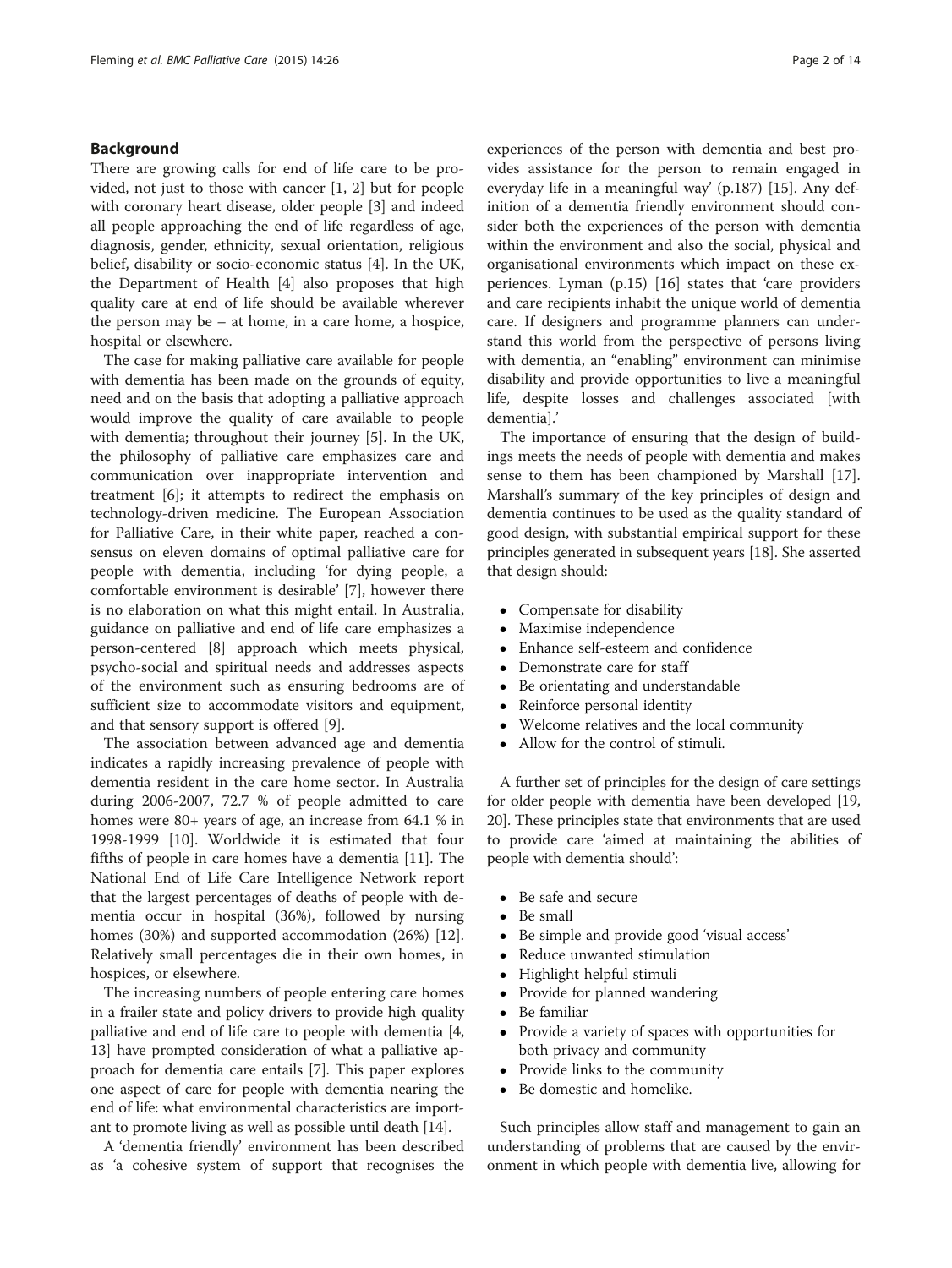the implementation of short and long-term plans for improving the environment to support care [\[21](#page-12-0)].

The focus of "dementia friendly environments" [[15](#page-12-0)] has been on maintaining independence and well-being through engagement and is therefore aimed at those who are relatively fit and mobile. Despite the relatively large body of work on identifying optimum design principles for people with dementia [\[22, 18](#page-12-0)], with a focus on maintaining independence and balancing sensory stimulation according to needs, there is little literature and even less research into design that focuses on the needs of those with advanced dementia [\[23\]](#page-12-0), or those with dementia who are nearing the end of life or dying. With an increasingly frail population of people with dementia receiving care in formal care settings, current design principles might not accurately reflect this population's needs and wishes; this might particularly be the case for people with dementia approaching the end of their lives. The overall aim of this study was to identify the environmental features that are desirable in buildings used to provide care for people with dementia nearing the end of their lives.

The specific objectives of this research were to:

- gain a better understanding of the needs and wishes of people with dementia nearing the end of their lives, and those of their families,
- gain a better understanding of the physical resources required by the staff caring for them and
- identify a set of features that will inform the design of physical environments that accommodate the needs of people with dementia nearing the end of their lives.

We aimed to reach these objectives by using a mixed methods design (Fig. 1). Ethical approval for the study was obtained from the University of Wollongong/South Eastern Sydney and Illawarra Area Health Service Human Research Ethics Committee (Australia) (Protocol number HE11/265). Ethical processes were followed to ensure informed consent, anonymity, confidentiality and prevention of harm.

### Methods

The end of the person with dementia's life was conceptualised as occurring in the severe stage of dementia [[24\]](#page-13-0). This stage is characterised by severe memory loss, disorientation to time and place, inability to function independently outside of the home, very restricted or no interests and requiring total assistance with personal care.

### Focus groups

Focus groups are a useful method to identify a range of opinions by discussing a particular issue with a small group of people [\[25](#page-13-0)]. Focus groups were used to explore the needs and wishes of those with dementia, their families and those caring for them (practitioners) with respect to design of environments when nearing the end of life. The findings from a literature review [[26\]](#page-13-0) were used to generate a list of topics to guide the focus group discussions (Fig. 1).

Three focus groups (FG) were carried out by two of the research team RF and FK in three cities along the East coast of Australia during 2012. Both RF and FK are experienced researchers who have conducted numerous

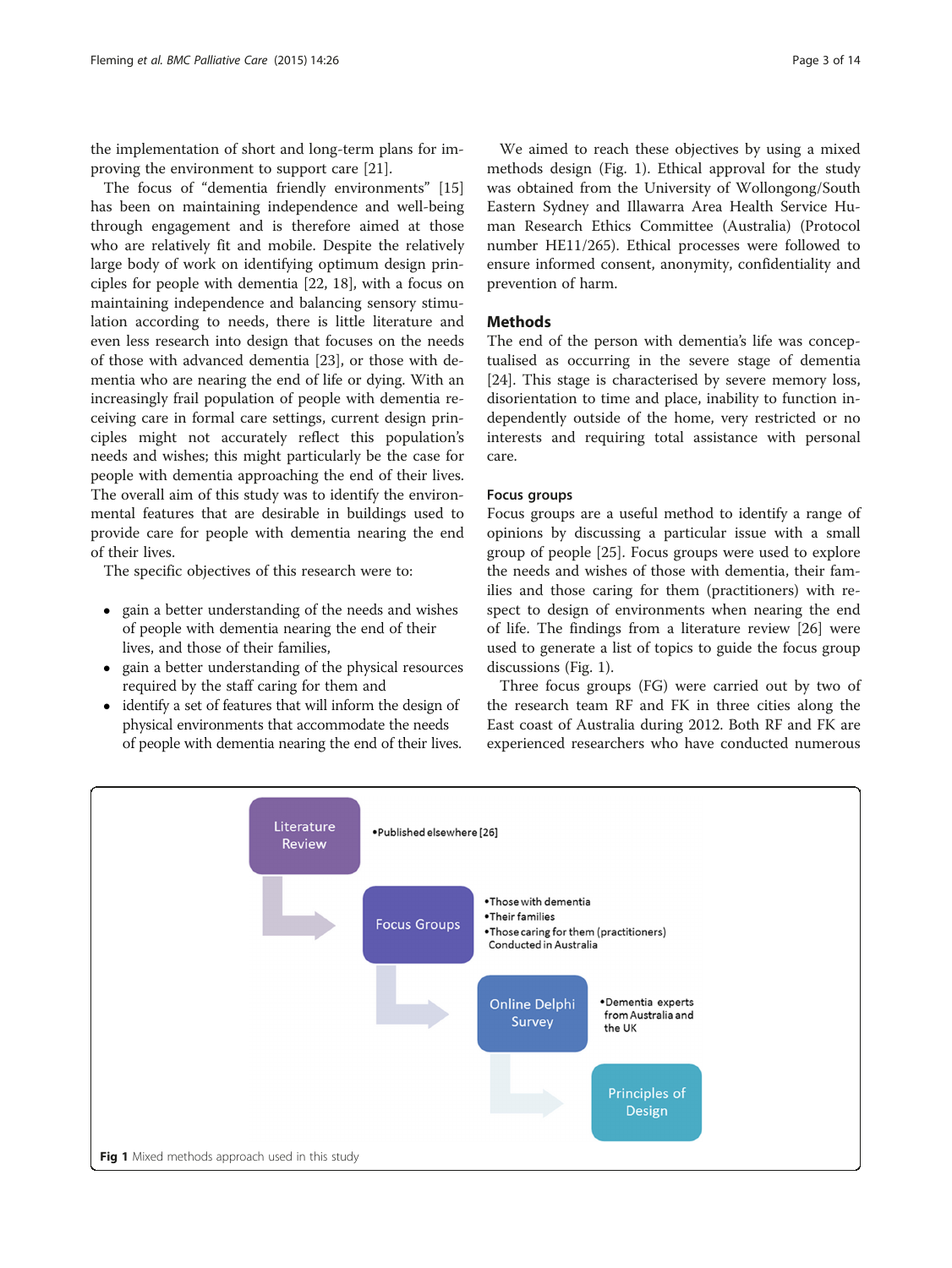<span id="page-3-0"></span>participant interviews and focus groups [[27-31\]](#page-13-0) and have established research backgrounds in environmental design for people living with dementia [\[19](#page-12-0)-[21, 18,](#page-12-0) [27](#page-13-0), [28](#page-13-0)].

A convenience sample of participants with dementia and family carers were recruited via the Alzheimer's Australia Consumer Dementia Research Network. Members of the Dementia Research Network are people with dementia who volunteer to provide comments on research applications and to offer suggestions for areas of research. Practitioners were recruited by invitation via the New South Wales and Australian Capital Territory Dementia Training Study Centre mailing list. FG1 involved four recently bereaved family carers of people with dementia: all female. Three were the wives of recently deceased people with dementia, the fourth was the daughter of a person with dementia in residential aged care. FG2 involved nine participants: seven female and two male. Five were the spouses of deceased people with dementia, two were daughters of deceased people with dementia and two were people with younger onset dementia. FG3 involved five participants, all female. Two were care workers, one a care home manager, one a dementia care educator and one a palliative care nurse researcher. All had experience of caring for people with dementia nearing the end of their lives.

All focus groups started with the researchers serving tea and coffee and offering participants food such as fruit and cakes. In this way an informal atmosphere was created in which participants who knew each other could catch up and those who didn't could be introduced to

each other. Formal introductions were made, information sheets reviewed and consent forms signed. Topic guides (Table 1) developed using key themes arising from a literature review [[26\]](#page-13-0) were used to structure the focus groups. The focus groups were lively, with participants expressing opinions and experiences quite freely and listening respectfully to each person's contributions. Each focus group lasted approximately one and a half hours and was audiorecorded with participants' consent. All voice files from audio recordings were transcribed verbatim. Field notes and notes of debriefing sessions following the focus groups were made to record developments in thinking and researchers' impressions.

### Survey to identify desirable characteristics

Delphi surveys are an iterative method used to reach consensus of a group of experts on a particular issue [[32\]](#page-13-0) and have been used to assist in defining palliation in dementia care [[7](#page-12-0)]. In order to reach a consensus on the principles of environmental design that might accommodate the needs of people with dementia nearing the end of their lives, a total of 22 professionals in the areas of architecture and interior design for aged care and end-of-life and palliative care, sourced from a convenience sample of the contacts of the investigators, were invited to participate in a Delphi process. Twenty consented and one who declined offered an alternate expert who accepted.

The 21 experts surveyed included 10 experts in environmental design of care facilities for older people, eight

Table 1 Focus group discussion points

| Group                                                    | Discussion quide                                                                                                                                                      |  |  |
|----------------------------------------------------------|-----------------------------------------------------------------------------------------------------------------------------------------------------------------------|--|--|
| People with dementia<br>Recently bereaved family members | 1. What aspects of the design of your house/garden are important to you at the moment?                                                                                |  |  |
|                                                          | 2. If you have been in hospital or a medical or nursing setting, can you describe aspects of the design of the<br>setting that you liked and/or disliked?             |  |  |
|                                                          | 3. What are the key design differences between a hospital and your home? How do they both make you feel?                                                              |  |  |
|                                                          | 4. What changes would you like to make to a hospital setting that would make you feel more comfortable if<br>you are in hospital or other medical setting?            |  |  |
|                                                          | 5. If you become frail or ill, what are the key things that you would like to have in place to help you feel more<br>comfortable?                                     |  |  |
|                                                          | 6. Expand on why they would make you feel better                                                                                                                      |  |  |
|                                                          | 7. Expand on aspects of design you think would make you feel worse and why?                                                                                           |  |  |
| Practitioners                                            | 1. What are the key areas of importance to you when caring for someone with dementia who is frail and/or<br>nearing the end of life?                                  |  |  |
|                                                          | 2. When someone with dementia is dying, what do you do to care for them?                                                                                              |  |  |
|                                                          | 3. What are your concerns when caring for someone with dementia who is dying?                                                                                         |  |  |
|                                                          | 4. From your experience of caring for someone with dementia who is dying, what aspects of the design of the<br>physical environment help or hinder the care you give? |  |  |
|                                                          | 5. What aspects of the physical environment would you like to improve when you are caring for someone with<br>dementia who is frail and/or nearing the end of life?   |  |  |
|                                                          | 6. If someone was restless in bed, what would you do to help make them more comfortable? How could the<br>design of the setting help or hinder you with this?         |  |  |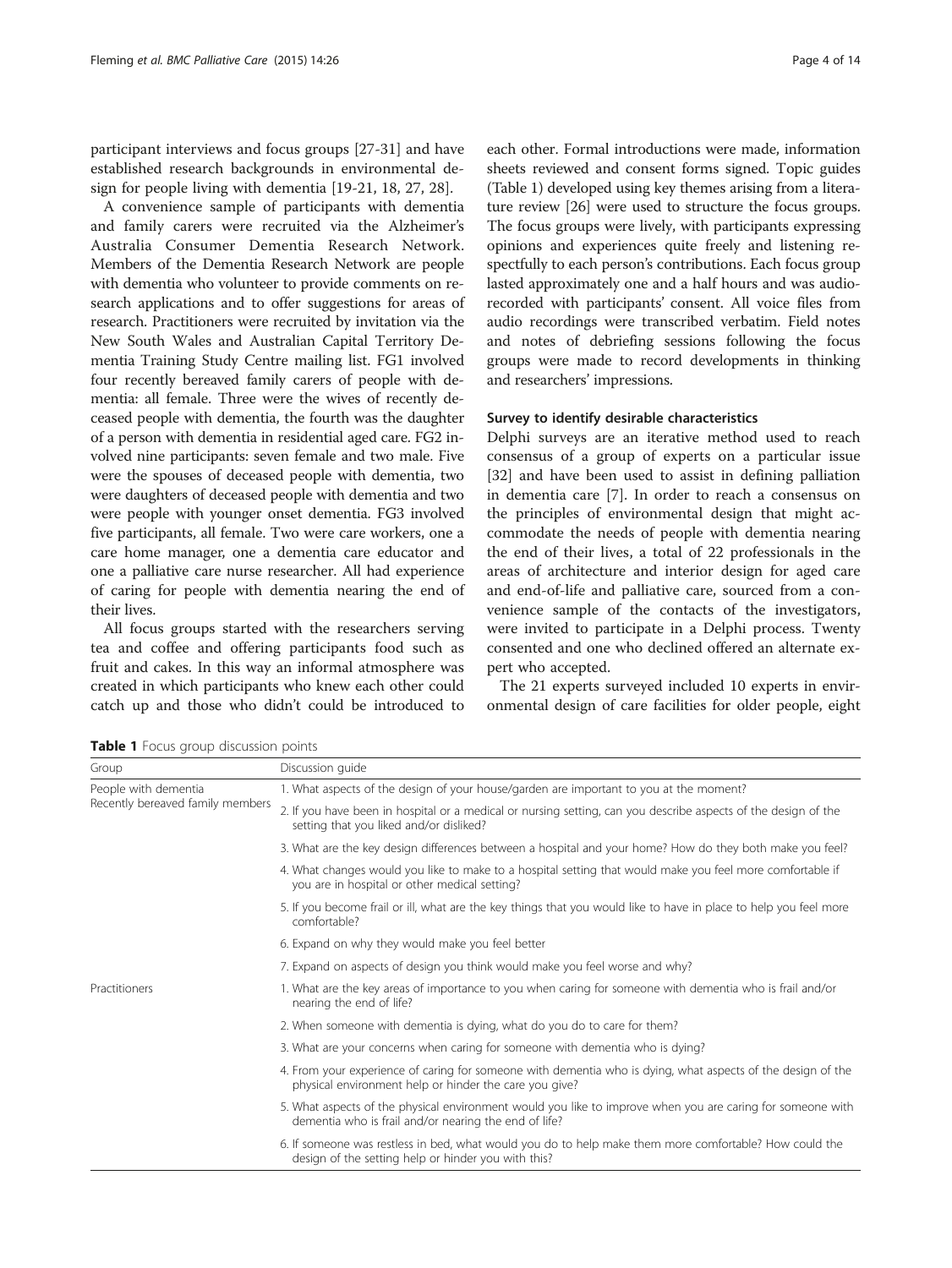experts in palliative and/or end of life care, one expert in advanced dementia care, one expert in hospital intercommunication and one expert in end of life environments. Experts were from research (7) and practice (12) or both (2). Fifteen were based in Australia and six in the UK. The average number of years of experience providing, developing or researching services for people with dementia was 18.3 (ranging from 5 to 30 years) and the average number of years providing, developing or researching services for people with dementia in the final stages was 13.7 years (ranging from 0 to 30 years).

The list of 11 desirable features for the environment which were identified in the focus groups was developed into a series of questions, each asking the professional to rate their perception of the level of importance of that feature to people with dementia nearing the end of life on a 5-point Likert scale. The questionnaire then asked for examples of how this feature might be seen in practice and for any features that may be missing from the list presented. The questionnaire also asked a number of demographic questions and questions about level of experience and area of practice. The survey was administered using the online survey program, SurveyMonkey. The survey ran for five and a half weeks and one personalised reminder was sent during the survey period. Individual survey completions were not able to be determined as the survey was anonymous. At the closing date, 21 participants had contributed to the survey and 18 had completed all questions.

The list of desirable environmental features was refined following analysis of responses to the first survey. It included a list of the nine features with at least 50% strong support and a second list of six features that were derived from panel member comments. The refined list was then circulated to all survey participants who were asked to consider if any of the features should not be included, to provide any comments if they wished and to provide any additional features if they felt any of high importance were missing. Provision of comments was optional and participants were given three weeks to do this. A total of nine participants contributed to the second round of the survey, eight participants completed all questions.

### Analysis

### Focus groups

Focus group transcripts were read thoroughly alongside audio files to ensure accuracy of transcription and to gain a feel for what participants were saying. Transcripts were then read carefully several times by one researcher to identify initial codes and themes based on the topic guides and issues arising during the focus groups [\[33](#page-13-0)]. They were then reviewed by the other researcher alongside initial codes and themes to ensure accuracy. Discussions were held on emerging ideas and themes that would inform the development or adaptation of existing design principles. All focus group data were managed using qualitative data management software NVivo8. From analysis of the focus groups, a list of 11 environmental features was identified to support the care of people with dementia nearing the end of life.

### Modified delphi survey

Expert panel ratings of the importance of each environmental feature were used to refine the initial 11-item list. Features that did not have at least 50% strong support (i.e. 50% or more of participants thought they were very, or extremely, important), where separated out into a second list. Free response examples provided by each participant were organised into items within each main environmental feature. These items exemplified how each feature could be realised in practice. Comments made throughout the survey as well as in response to the question about whether panel members felt any features were missing, were thematically analysed and used to develop a list of additional exemplars and features for the second round of the survey. No additional features were provided in the second round, but comments made by panel members who participated in that round of the survey were incorporated into the exemplars of desirable environmental features to produce the final list.

### Results

### Views of people with dementia and family carers Comfort through engagement

Family carers spoke spontaneously and movingly about how they worked to maintain engagement with the person with dementia they were caring for, up until the end of life. This ranged from engagement with the senses, spiritual engagement and social engagement, with the goal of providing comfort to the person. The two participants with dementia were also clear that being able (and helped) to engage by whatever means was possible would also be important to them as they neared the end of their lives. Participants talked in different ways about how the environment might sooth or comfort the person with dementia. They were clear that attempts must be made to ensure that care was aimed at ensuring comfort through engagement with the senses, even towards the end of life:

Perhaps if they're not well anymore, right at the end, and comfort is something that can be adjusted, adjustable bed with, you know, ventilation and a window nearby and, you know, music nearby, so that if you sense that's what's of comfort to them, would be important. (FG1F4)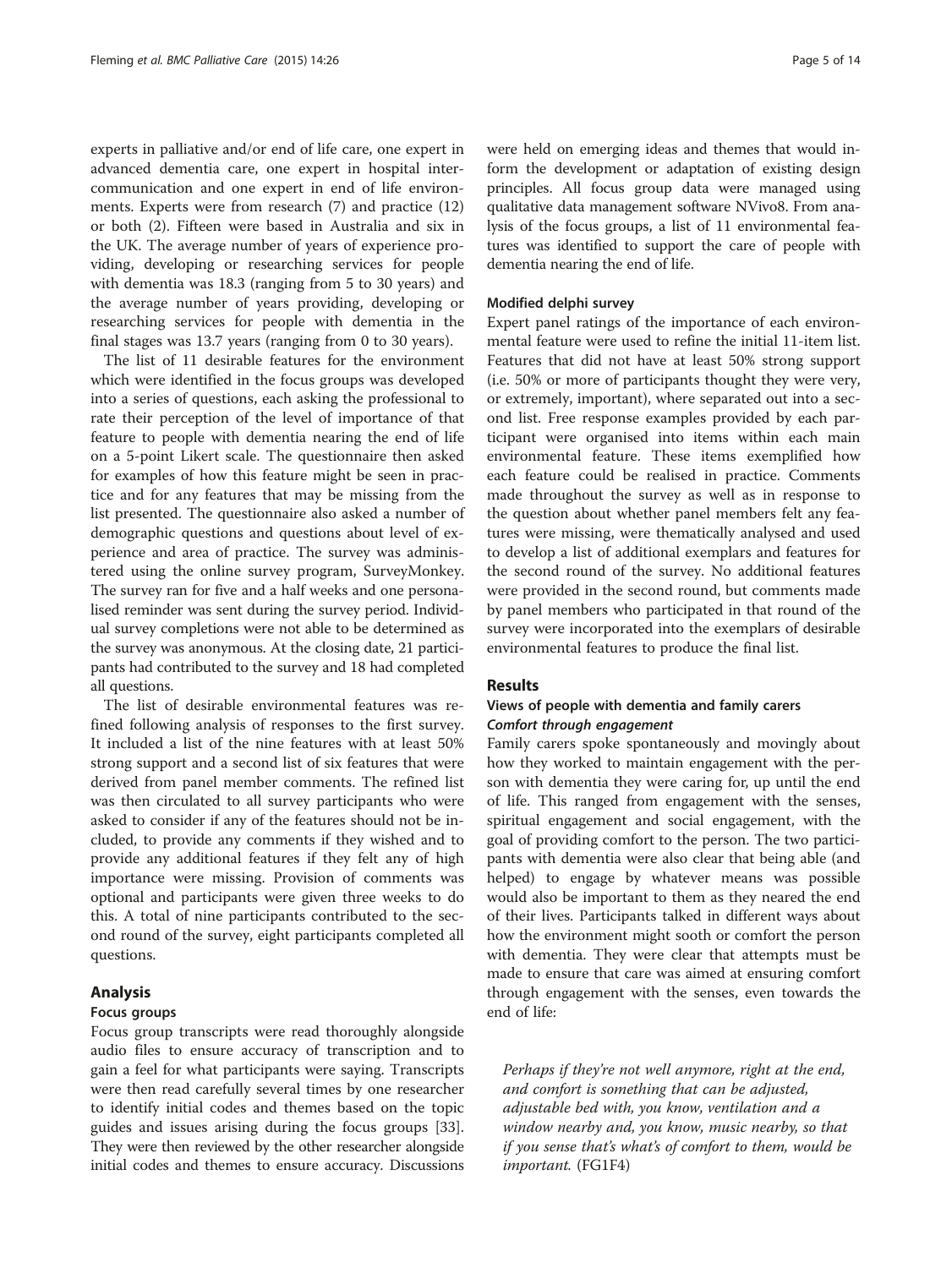This family carer describes how she worked to help her husband engage his senses with the things that had been important to him: bird song, sunshine and the scent of flowers:

We got (husband) out every day that the sun was shining and when it wasn't freezing cold, he came home mid-winter and we'd put his beanie on and get him into the recliner wheelchair… and out into the grass in the garden… lots of garden, lots of birds. He's an ornithologist, loved birds, could tell them all by their sound, you know, and we've got lots of jasmine, and stuff like that, around so, very early spring, like now, the smell of the jasmine was around and you could see him responding to it. So, in terms of those things, and just feeling the sun, just feeling the warmth of the sun was incredibly important. (FG1F4)

Using outside spaces to facilitate engagement with the senses was seen as very important by carers, even for those who were nearing the end of their lives:

I do think it's… most people like outdoors, there are very few people who don't like looking at the leaves fluttering on the trees and being outdoors, I think, there isn't enough attention and enough space for people to be taken outside, to be able to be taken outside, I think, that's crucial. (FG1F5)

Spiritual engagement was seen in broader terms by a few participants, for example, this participant with dementia viewed spirituality (in its broadest sense) as a way of nurturing her core self:

It depends how you define spirituality, I always say you've got your cognition and then you've got your emotions and then there's the inner you. That could be the herb garden or the music or the pets, or it could be your faith system or all of the above. But I think it does becomes much more important (near the end of life), because if you can't do all of that remembering and factual things, and you can't do the talking and the emotional, who everybody is, then you really are your true self, and you can be nurtured as your true self. (FG2F1)

The importance of social engagement was raised by several participants and included engaging with family, friends, the community of residents if in long-term care and pets or dolls. For example, this carer was clear that people, regardless of mobility or frailty, should experience the company of others:

But, even, in residential care, I don't think that the focus should be keeping a person in their room, even if they're no longer mobile, they have to get out of that room, I think that's terribly important . (FG1F5)

Others described the sense of peace that can arise with the quiet, gentle, loving company of family:

But, it was having (his son) sitting next to him, holding his hand, talking about some of the things that were there, just, periodically, feeding him, talking some more, just sitting quietly together, just that sense, gentle light in the room, you know, moderate sounds, just, they were the things in terms of the make up of the environment. (FG1F4)

In an example of recognising the potential of social engagement for providing comfort, this carer described the comfort her father gained from having the cat sleep on the bed with him:

Something I did with my dad is he used to get up and wander every night and purely by accident one night the cat got stuck in his room, and the next morning, he actually didn't get up that morning, and the next morning when I went into his room the cat was curled up in bed with him. And so from then on for the last two years, every night, I put the cat in bed with him, and he actually died at home with the cat around him. (FG2F6)

As this might not always be feasible, an alternative was suggested by some carers: pretend dogs and cats, which look very realistic and may also meet comfort needs. For example:

I don't know, I was just going to say there was a lady here a few weeks back and her family said she was very restless so as soon as they gave her this little (pretend) cat and a basket or a rug or whatever it was, anyway, she just sat there like this and she was… (FG2F8)

And she began to open up and speak. (FG2M2)

Another participant also recognised the importance of being able to engage socially with who or whatever could provide comfort at that particular time:

I find that where (wife) is, everybody's different and they have different things. One lady has a doll, a big doll, it's almost life-like. I thought it was a doll. Others have dogs and octopuses, all kinds of things. But a lady has a little poodle, and she takes it round to the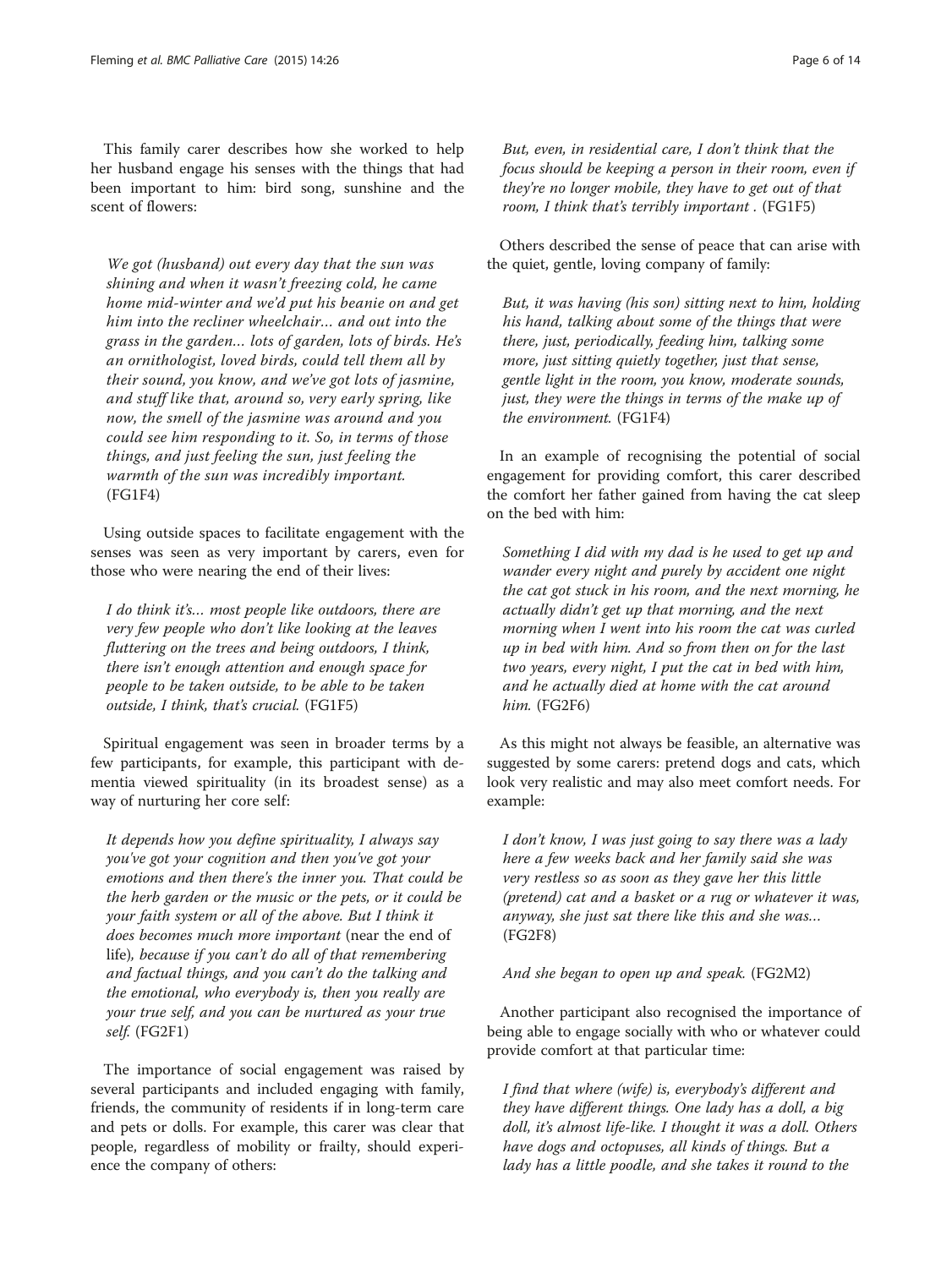various ones that she knows loves a dog and puts it in the bed with her. And just to see the reaction on people is just wonderful. (FG2M3)

All of these accounts are founded on the conviction that it is possible to provide comfort to people with dementia until they die and that this can be achieved through engaging the person either through whatever senses are possible or appropriate, through spiritual means and through the company of family, friends or other means such as dolls or pets.

### Feeling at home/familiar

Feeling at home or the sense that the environment or aspects of it were familiar to the person with dementia was seen as important to participants in focus groups 1 and 2. For example:

I tend to think that people with dementia do want familiar; it's the change that is difficult to cope with and the familiar things are personal things, if we're talking about residential care, to bring in personal things of theirs, whether it was his music, I know my husband did a lot of photography as a hobby… and he had the photographs there…and when he did go into respite, we took the same pictures, I think, that was important to him. (FG1F5)

This participant with dementia was clear in her wishes for the end of life and referred to the concept of aging in place, where people will live and die in the same familiar place:

Because the last thing I want to happen to me is to be moved. I want to feel at home. (FG2F1)

This carer describes the facility where his wife is and stresses the importance of the familiar feel her own possessions give to it:

Where my wife is at present, she has the most wonderful room,, and they told me when I went there to make it like it was her home. So I brought in some of her paintings and photographs, everything that's all around the wall, TV. And outside she's got a door that opens out into a little porch which has a table on it and two chairs, and she can look straight out into the car park and see me coming in. (FG2M3)

The overwhelming opinion of carers and people with dementia is that care settings must have a homely feel; this will be achieved through having the person's own belongings, ornaments, pictures, television etc. in it.

### Calm environment

The importance of ensuring a calm environment was stressed by carers and people with dementia, whether this was at home or in a care setting. This participant with dementia was clear she did not want to be in a noisy environment, what was important for her was calm, peace and quiet:

I think the calm and peaceful environment is…for me, walking into an environment where there's lots of noise and other surroundings going on seems to affect my coping skills and how I would interact. And I feel that certainly that will stay until the end, the quiet peaceful, serene surroundings seems to be the most important thing, it does impact greatly I feel. (FG2F9)

This participant with dementia also expressed her distaste of noise and overwhelming stimuli:

Nobody seems to understand, but it's visual stuff, visual clutter. When I was visiting last year in a dementia ward, was not only obviously the sound level, the TV and the radio and the staff talking loudly to each other, but it was a smaller area, there were lots of people, lots of tables, people coming in and out and then the occupational therapist had made stuff, which was hanging everywhere and it was just…And then there were loads of those walkers everywhere; it was just visually … really, really stressful. I would just go there for an hour and I'd be exhausted, And I often think no wonder people in nursing homes are just sitting there like that, because I felt like that when I went in, that I wanted just to sit, close my eyes, because it was too much. (FG2F1)

This was also reiterated by the carers who described how they worked to ensure the environment was calm and peaceful:

So one of the things that I'd do, we had the candles, not that he could smell anything, but it was that nice soft light, …I'd have the classical music on, which I just left on until he went to sleep at night and, then, I turned it off and it was just all that softness and calm and it's very hard to be calm when you're not a calm person but, for eighteen months we managed because you do need that, you need to have no conflict, totally conflict free, totally and utterly. (FG1F2)

In a similar manner to ensuring comfort through engagement, carers were able to recognise when the person with dementia needed peace, stimulation appropriate to their needs and abilities and an environment free of conflict (excessive noise or visual stimuli).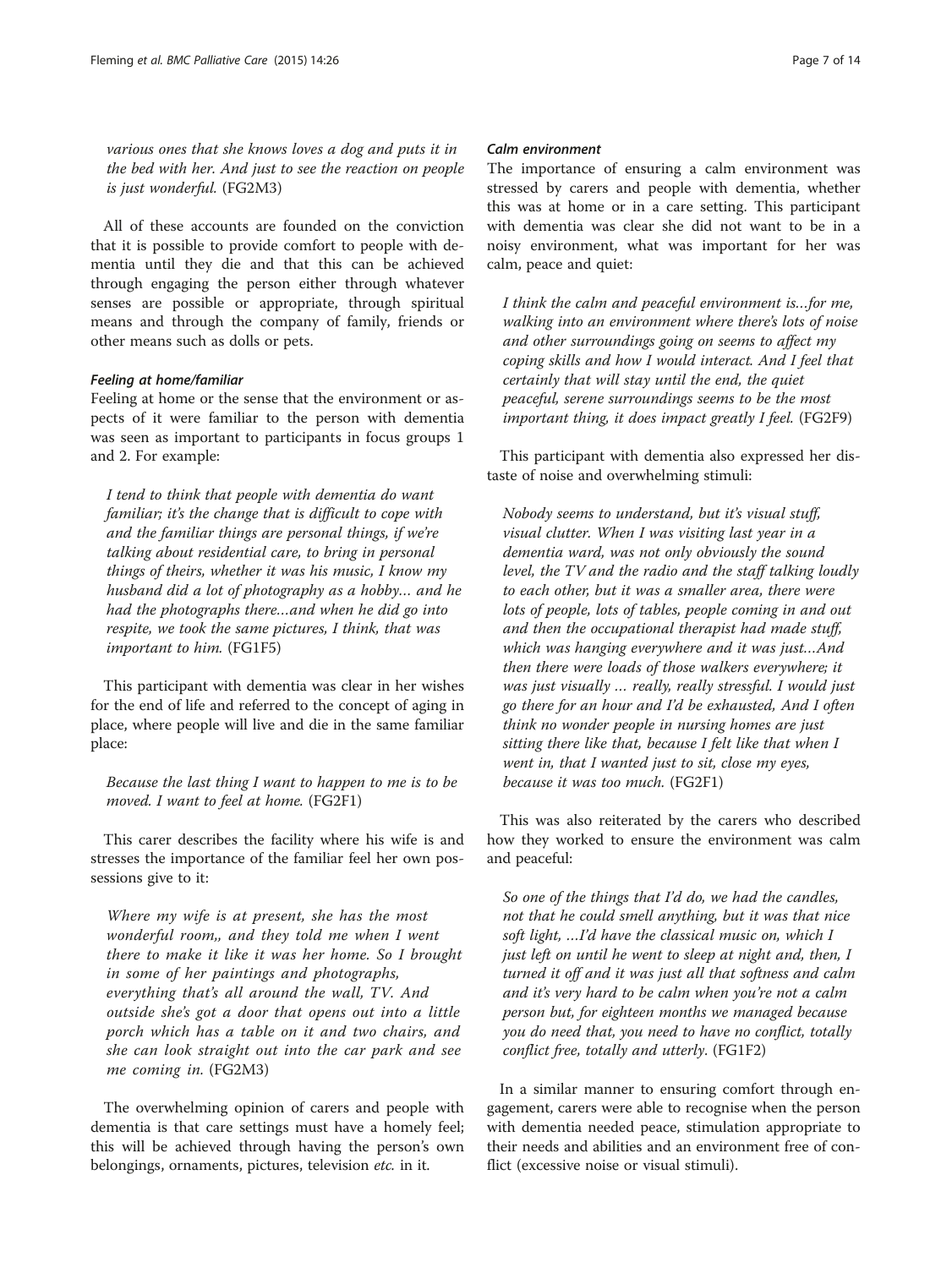### Privacy and dignity

While all participants agreed on the need to ensure the person's dignity was respected while carrying out care, there were some differences in opinion on the necessity of ensuring privacy – ensuite or shared bathroom, single bedroom or shared bedroom. For carers, privacy also meant private, quiet spaces where they could go to rest or cry. This was an important aspect of the design of a care setting to enable them to keep strong and continue to be psychologically and physically available for the person with dementia:

Is it possible to have a small space, a private space for carers that…Many a time I have to go and stand in the back corridors between two houses to cry sometimes because I'm so upset, because I can't do it where (husband) is. And here I am standing out in a hallway where the laundry comes in. So in an ideal world could there be, as they have in hospitals, a small intimate space for families, or you can go and you can have a cry and then go back and face it again. (FG2F8)

From these accounts, respecting dignity and privacy are important and, crucially, become more important as dementia progresses; having ensuite bathrooms ensures that dignity and privacy are maintained when increasing frailty necessitates more personal care.

### Use of technology

Carers and people with dementia viewed technology as a means of remaining connected to others (family) and of alerting others (practitioners) of a need. For example, one participant with dementia wanted to be able to connect with her husband, and wanted him to be able to check in on her, through a webcam:

Well, when I get to that stage I would like my husband to be able to check on the webcam. (FG2F1)

Technology could also be used to engage with the senses, for example a visual projection onto the ceiling for people who are in reclining chairs or confined to bed was suggested as a useful way to ensure a more interesting experience. Other technology, such as sensor mats or monitoring equipment were also suggested as possible ways of ensuring the person remained safe, particularly in busy settings when staff might not have time to regularly check on people.

There was some discussion about safety, particularly with maintaining the person's safety when they are confined to bed. There was a general feeling that bed rails would be acceptable, if there was a risk the person might fall out of bed, as this participant with dementia said:

Well, I'd be happy to have that for myself rather than fall. And I was happy to have it for my mum because in the last few days she really needed it. (FG2F1)

Technology should, however, be used with awareness of how it might be interpreted or understood by people with dementia, for example a hoist might not be well tolerated, as this carer identified:

… coping with that whole process of losing more, losing more capacities, and so on, when their environment is so confounding for them…and (husband) at one point, thought the electronic hoist, in the room, was something that was very fearsome. (FG1F4)

These accounts highlight the ways in which technology can be used to help people with dementia and their families remain connected with each other and to alert professionals of need, yet they also provide a reminder of the sensitivity with which practitioners and families need to approach the use of technology, so that it is understandable and acceptable to the person regardless of cognitive ability.

### Views of practitioners Practice at end of life

Practitioners spoke in terms of their practice rather than in terms of their understanding of the needs or wishes of people with dementia as they neared the end of their lives. One practice at the end of life seemed to be the setting up of a syringe driver with morphine and other drugs aimed at sedating the person once it was established they were approaching death:

The drivers really are a great idea. (FG3F5)

This appeared to be instigated because dying was seen to be an uncomfortable process:

Well, dying is not necessarily particularly comfortable. (FG3F1)

But also as a pragmatic response to under-staffing of the setting in which one care worker might be looking after 18 patients on his/her own.

The workload reduces, you're not doing PRNs every evening. (FG3F5)

(PRN (Pro Re Nata) = 'as needed'. Usually refers to administration of medications.)

Practitioners talked of the consequences of sedating patients as they near the end of life: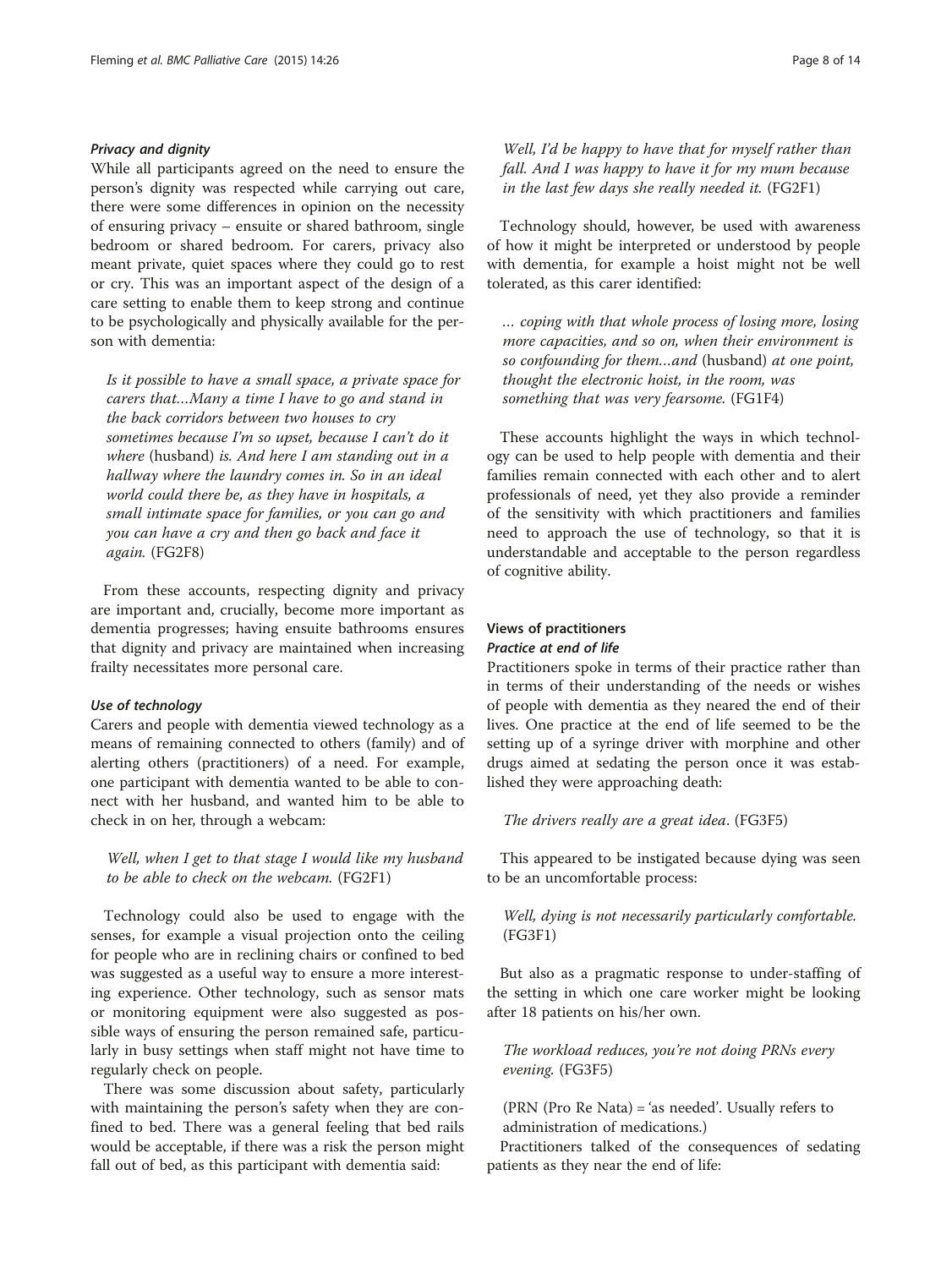…keep it nice and simple, once they get to palliative with a syringe driver, they usually won't hit out, they don't kick, they don't walk, they won't bite, they don't scratch....they are so peaceful and calm and they just lie there, they're basically asleep the entire time… so it really doesn't…the environment around them doesn't matter… (FG3F1)

These accounts indicate that practitioners' understandings of the needs and experiences of people with dementia nearing the end of life appear to be influenced by their practice and the impact of their practice on them, rather than on an understanding of their needs and wishes as individuals. If, as is suggested, syringe drivers containing morphine are used, this will inevitably influence practitioners' views of the experiences of people with dementia as they near the end of life; thus influencing their views on the necessity or otherwise of ensuring the design of the environment meets their engagement, spiritual and social needs.

### Design to improve working lives

Practitioners had strong views on the extent to which the design of their work settings was safe for their patients and the extent to which it helped or hindered their work.

I mean I will say, the layout of our dementia floor is ridiculous. Absolutely ridiculous. It just needs to be erased or rebuild a new one. It's just…as a care staff, it's a nightmare. An absolute nightmare. (FG3F1)

Buildings with long corridors and 'nooks and crannies' were deemed unsafe as these encouraged patients 'wandering'. An ideal design put forward by one participant would be a circle so that people would not arrive at a dead end. Some recounted creative ways to disguise dead ends, such as a mural or other feature to hide an area that was off limits to the person with dementia. Wide corridors and wide doorways were seen as vital for easy access for those with wheelchairs, and electronic beds that would raise and lower were also reported as useful.

Practitioners' ideas for good design were focused on monitoring patients, particularly as they become frailer, and included Nightingale wards (large long wards with beds along each wall) and 'palliative suites' which are rooms that are set up to care for patients reaching the end of life. These were seen as appropriate for delivering good care, although this was viewed more in terms of practicalities rather than in terms of how this might influence the experience of people with dementia and their families. For example:

Palliative care suites are beautiful, I don't know if you've had anything to do with them? They're absolutely delightful. And more often than not, they have more than one room; there's like a bedroom and an associated room, so you have space for both the family and the person. (FG3F3)

Some practitioners also spoke of the preparations they would make when they know the person was dying – they would take out the 'dying box' which contained candles, incense, a vase and objects to create a 'calming atmosphere'.

From these accounts, the design of the building has relevance for practitioners if it can make their working lives easier – if it can allow for easier monitoring of patients, prevent them 'wandering' and ensure their safety. While there was some thought into creating a nice, calm atmosphere for the person at the end of life, this was not central to their views about the design of a care setting, possibly because their practice experience is one of caring for people who are sedated and therefore unable to engage with their environment.

### Systems and institutional influences

A key area of concern for practitioners was lack of staff to provide sufficient care to their patients. There seemed to be a sense of juggling their time between those who were mobile and who needed monitoring and those who were becoming frail and needed more one-to-one care. They recognised the need to have more intensive oneto-one care when someone is dying, but current staffing levels prevent this and this seemed to be a source of frustration for some practitioners.

You don't have the resources to… And if you could take two off to look after the one that was dying… (FG3F2)

Another key area of concern was the funding of aged care and the difficulty of securing enough resources (in a timely manner) to cope with patients' changing needs. This seemed to require knowledge of the system and strategies to 'play' it. Practitioners described a constant battle to secure resources and if they didn't manage to secure them they would have to do without extra resources (usually more staff) and this inevitably has an impact on the quality of care.

Practitioners' use of language revealed embeddedness within institutional systems and processes and this was particularly evident when participants referred to patients. The use of words such as 'dementias', 'dementia cases', 'the respites', 'behaviours', 'wheelchairs', 'lifters' indicated they viewed their patients predominately in terms of the tasks required by them, their needs or their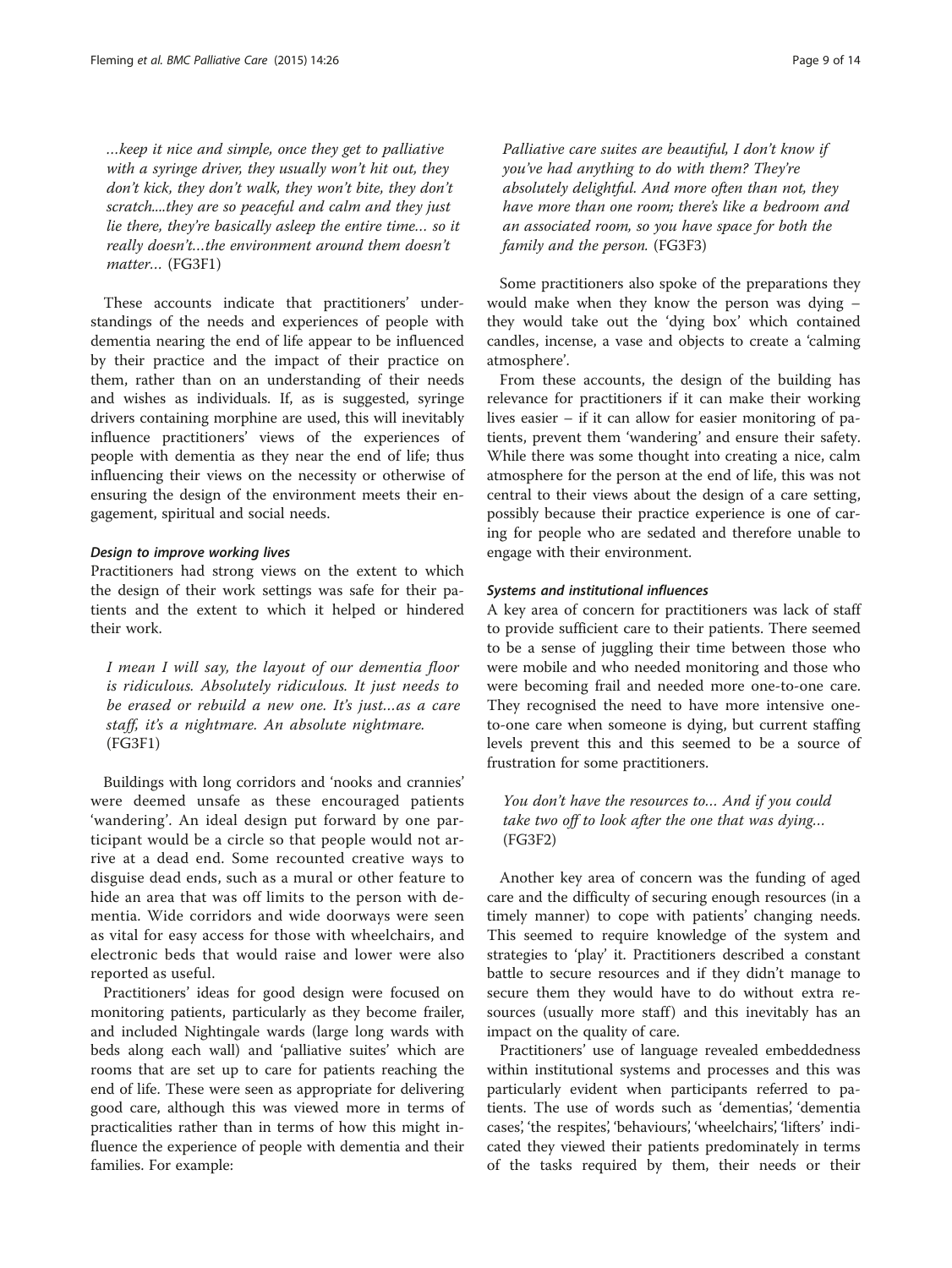disability resulting from dementia rather than as unique individuals. For example:

I was just thinking of two dementia cases that we have; one who, like you were saying, wandering, wandering, still running around. (FG3F5)

Practitioners' accounts of the constraints of the systems they had to work in illustrate the difficulties of thinking beyond the day to day practicalities of carrying out care. This might explain the difficulty they had thinking about design in relation to the experiences of people with dementia who are nearing the end of life.

Notwithstanding the difference in emphasis between the focus group participants, several main themes emerged concerning the provision of:

- An environment that supports the continued use of the senses
- Opportunities for social engagement
- Opportunities for spiritual engagement
- Familiarity and homeliness
- Calmness
- The means to control levels of stimulation
- Opportunities for the family to be with the person with dementia
- Privacy
- The maintenance of dignity by, for example, providing all of the facilities required for personal care
- Opportunities for monitoring of residents by care staff
- Technology, particularly communication technology

### Views of experts in design, end of life and palliative care for people with dementia

Having been presented with the 11 items derived from focus group analysis, the following nine features of the physical environment received strong support (more than 50% of panel members thought they were extremely or very important) in terms of their importance to people with dementia nearing the end of life:

- Support of the continued use of the senses
- Provision of opportunities for engagement with spiritual aspects of life
- Provision of opportunities for social engagement
- Promotion of a sense of familiarity and homeliness
- Promotion of calmness
- Provision of opportunities to be with family
- Provision of privacy
- Fostering of dignity
- Enabling of visual monitoring by staff via human contact and not through the resident being placed in a public area

Underpinning all of these was the importance for the design of the physical environment to support a personalised approach and a sense of homeliness/domesticity.

The following features were identified by panel members as missing from the original list.

- Provision of access to the outdoors/natural environment
- Access to nature (e.g. plants, natural light, fresh air)
- Support of safety and security- this domain requires further consideration and definition
- A focus on legibility (e.g. ability of staff, residents and visitors to find their way around/know where things are)
- Reduce physical stress (e.g. provision of appropriate beds/mattresses)
- Facilitate nursing care (e.g. facilitate bathing, feeding, going to the toilet, moving and handling.)

Survey participants were invited to comment on the revised list of nine strongly supported characteristics and six additional characteristics. There was unanimous agreement on the inclusion of both the strongly supported and the additional characteristics from the eight panel members who responded to this question.

### **Discussion**

It was clear from the analysis that participants with dementia and family carers differed from practitioners in terms of what might be important design principles in the care of people with dementia nearing the end of life and in ensuring an optimum experience for the person nearing the end of life. People with dementia and family carers placed a strong emphasis on provision of comfort through engaging with the senses, through remaining socially connected (whether through family, friends, pets or soft toys) and through spiritual engagement. These ideas assume some degree of awareness or ability to engage and family carers worked hard to ensure they engaged with the person appropriately and in a way that comforted them. Practitioners seemed to have a different way of offering comfort – to administer morphine through a syringe driver and this had the effect of sedating the person so that they were no longer aware of their surroundings. The implication of this is that there is no need to work to engage spiritually, socially or through the senses and therefore no need to consider how aspects of design might improve their experience. This seems to indicate a complete, and in the authors' opinion unjustified, disjunction between best practice evidence based care for people at an earlier stage of dementia, which highlights the beneficial effects of a range of non-pharmacological interventions including person centred care, communication skills training [\[34](#page-13-0)],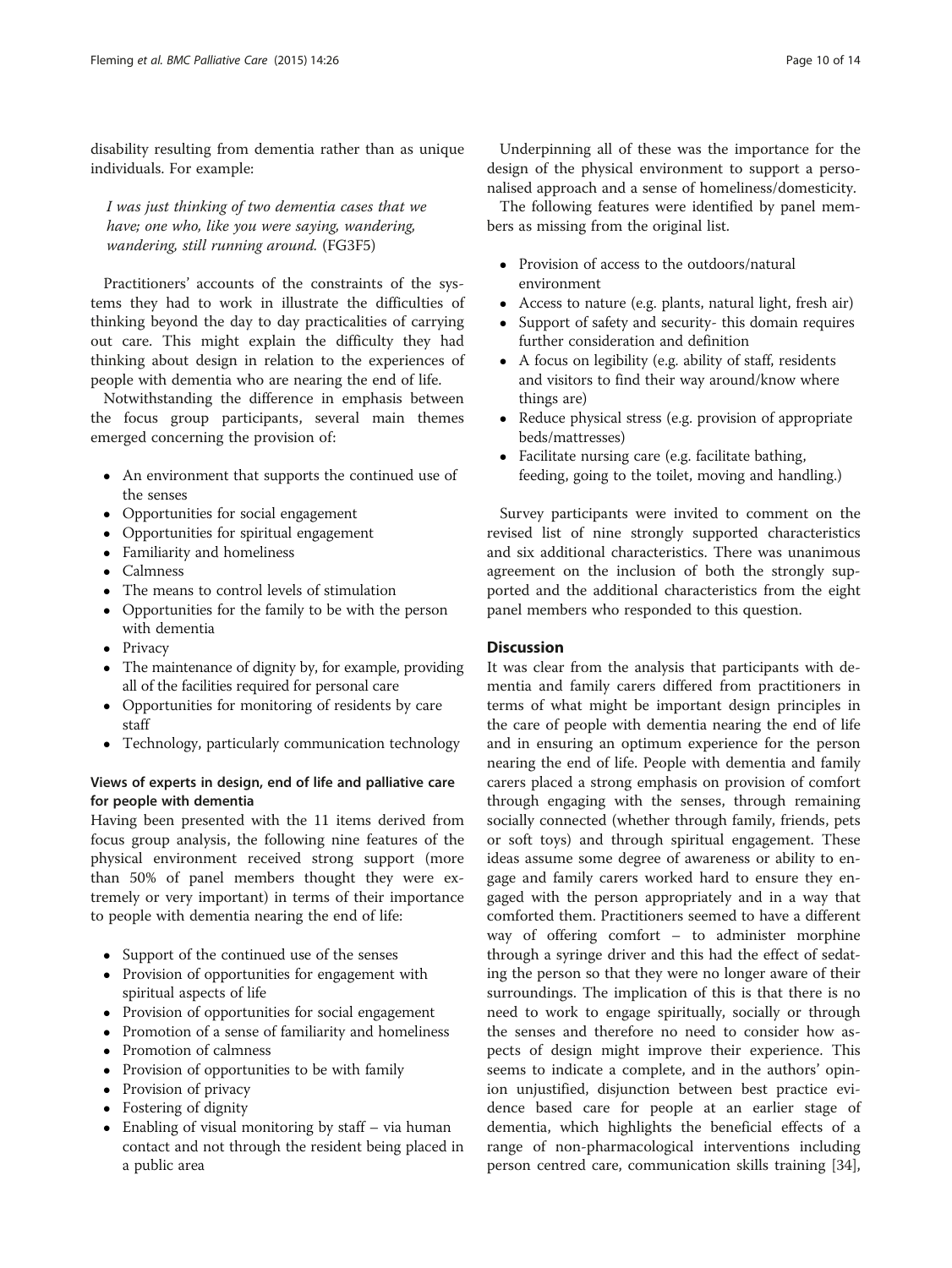music therapy [[35\]](#page-13-0) and sensory (vision, hearing, smell, touch and taste) intervention [\[36-38](#page-13-0)], and care when nearing the end of life.

Participants with dementia and carers were clear they wanted to be, and remain in, a familiar environment, with their own belongings and familiar things. Practitioners, however, liked the idea of a dying room to which they could move a person who is dying and in which they could create an atmosphere of calm. Practitioners also liked the idea of a dying box from which they could select items to create a calming, homely space. There is support for the beneficial effects of providing a calm environment in the literature on the Namaste approach to the care of people with advanced dementia. Involvement in Namaste Care has been shown to improve interest in the environment and for residents who are withdrawn or have reduced social interaction; participating in the program decreased some indicators of delirium, and decreased the need for administration of anti-anxiety medications [[39\]](#page-13-0). While this research focussed on people with advanced dementia they were not at the stage where transfer to a dying room would be considered. However it is not unreasonable to extrapolate the benefits of a calm environment, without necessarily a transfer to a dying room, to this group.

Participants with dementia and family carers were clear they wanted care and an environment that ensured dignity and privacy. Most of them were also clear of the need to ensure this increases with increasing cognitive impairment and this particularly related to having easy access to ensuite bathrooms. Practitioners were concerned about the balance between privacy and safety – possibly a reflection of a focus on design to enable fulfilment of duty of care as opposed to facilitating a "good end". All participants recognised the need for family members to have access to a quiet, private space to rest in and take time out in.

The views of the practitioners are of particular concern as they differ so much from what we would like to think is normal, good practice. However they may be a stark reminder of reality. They recognised their practice was constrained by organisational and institutional factors, such as funding arrangements for delivering care, resource and staffing levels and inadequate design of care settings. They also appeared to be unconsciously constrained by unquestioned practices, such as instituting a syringe driver on recognition that someone is dying and the practice of labelling patients according to their needs or levels of impairment. These seemed to influence their perceptions on the importance or otherwise of aspects of the environment for people with dementia nearing the end of life. A study of 61 care managers' perceptions and practices toward end of life care in a sample of UK care homes found a range of interpretations

of "end of life", with a focus on the actual event of death [[40\]](#page-13-0). A recent review of the literature found multiple studies observing higher usage of restraint, sedation and tube feeding among people the final stages of dementia than in other terminal illnesses or those who were dying without dementia [[26\]](#page-13-0). This research and the responses provided in this study, suggest that there is little awareness of the benefits of a relationship-based care model with its focus on leadership, teamwork, professional nursing practice, patient care delivery system, resource driven practice and outcome measurement with the patient and family at the centre of all activities [[41\]](#page-13-0). There is a need for increased research, education and approaches to end of life care for those providing care to people living in residential care, especially those with dementia nearing the end of their lives [\[42\]](#page-13-0).

When presented with the list of desirable features derived from the literature review and expanded on by the focus groups, the panel of experts showed a high degree of agreement on a set of desirable features and were able to identify, and agree on, a set of additional features. Thus, the environment should:

- 1. Support the continued use of the senses
- 2. Provide access to the outdoors/natural environment
- 3. Provide access to nature indoors (e.g. plants, natural light, fresh air)
- 4. Provide opportunities for engagement with spiritual aspects of life
- 5. Provide opportunities for social engagement
- 6. Promote a sense of familiarity and homeliness
- 7. Provide opportunities to be with family
- 8. Promote calmness
- 9. Provide privacy
- 10. Foster dignity
- 11. Support safety and security
- 12. Support staff, residents and visitors to find their way around/know where things are
- 13. Enable visual monitoring by staff via human contact and not through the person being placed in a public area
- 14. Reduce physical stress (e.g. provision of appropriate beds/mattresses, managing odours and temperature)
- 15. Facilitate nursing care (e.g. facilitate bathing, feeding, going to the toilet, moving and handling, assist positioning and reposturing).

The elements of these design features are summarised in Fig. [2.](#page-11-0) These can be understood as environmental requirements for meeting the psychosocial needs of people with dementia while they receive care at the end of their lives, and support findings by Godwin and Water who elicited the wishes of 12 people with advanced dementia on what constitutes a helpful environment for end of life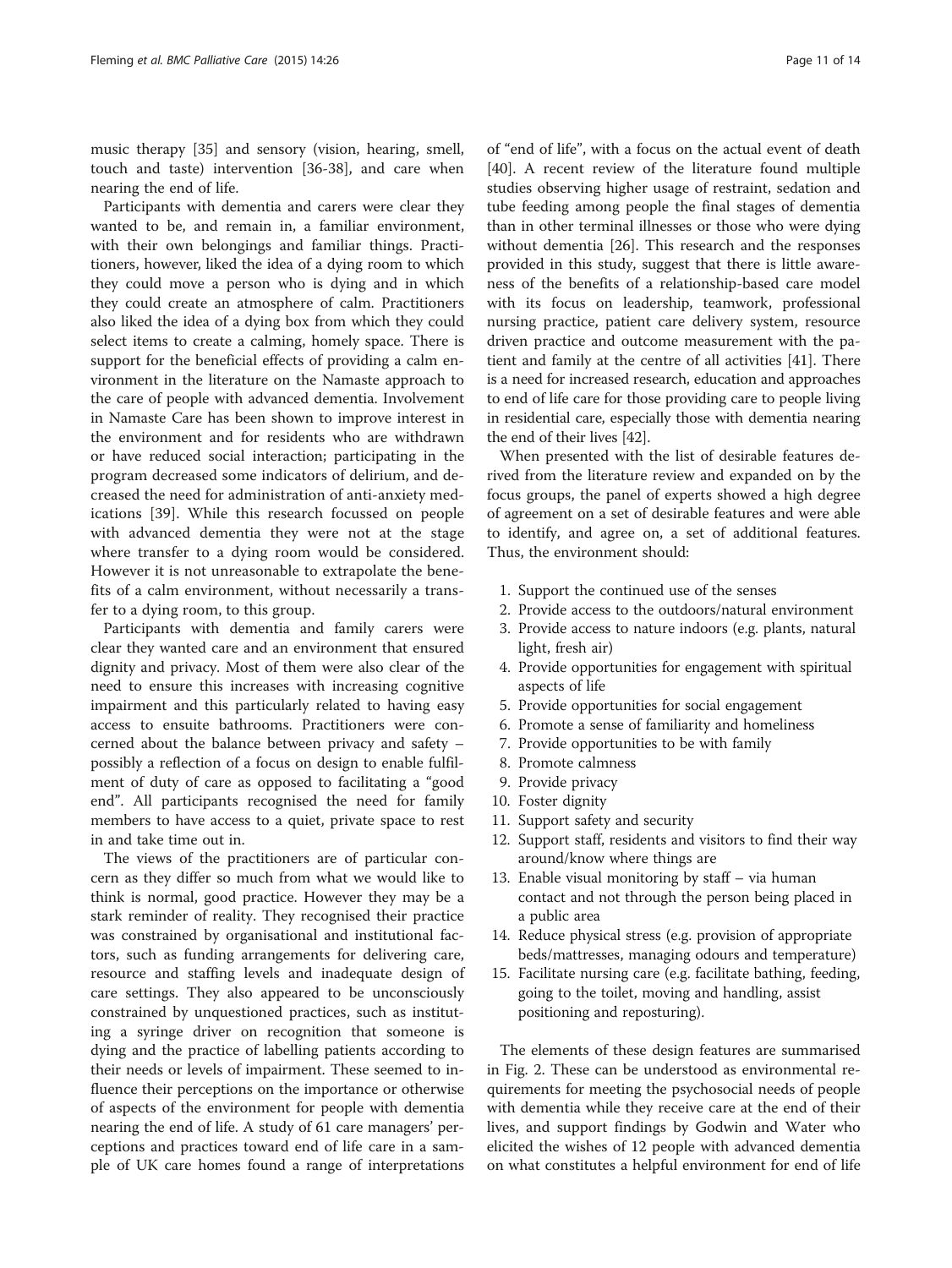<span id="page-11-0"></span>

Table 2 Psychological needs, palliative care and environmental requirements

| Psychological<br>Needs [8] | WHO definition of palliative care<br>$[45]$                                 | Aspects of the Addington-Hall approach to<br>palliative care [46] | Environmental needs identified from this study                              |
|----------------------------|-----------------------------------------------------------------------------|-------------------------------------------------------------------|-----------------------------------------------------------------------------|
| Attachment                 | Support to person and family                                                | Importance of sensitive communication                             | Promote of a sense of familiarity and<br>homeliness                         |
| Comfort                    | Symptom control                                                             | Quality of life                                                   | Support of the continued use of the senses                                  |
|                            |                                                                             |                                                                   | Provide access to the outdoors/natural<br>environment                       |
|                            |                                                                             |                                                                   | Provide access to nature indoors (e.g. plants,<br>natural light, fresh air) |
|                            |                                                                             |                                                                   | Promote calmness                                                            |
|                            |                                                                             |                                                                   | Support safety and security                                                 |
|                            |                                                                             |                                                                   | Enable visual monitoring by staff - via human<br>contact                    |
|                            |                                                                             |                                                                   | Reduce physical stress                                                      |
|                            |                                                                             |                                                                   | Facilitate nursing care                                                     |
| Identity                   | Integration of psychological, social Whole person approach<br>and spiritual |                                                                   | Provide opportunities for engagement with<br>spiritual aspects of life      |
|                            |                                                                             |                                                                   | Provide privacy                                                             |
|                            |                                                                             |                                                                   | Foster dignity                                                              |
| Occupation                 | Affirmation of life                                                         | Respect for autonomy                                              | Provide opportunities for social engagement                                 |
| Inclusion                  | Support to person and family                                                | Care of the person and family                                     | Provide opportunities to be with family                                     |
|                            |                                                                             |                                                                   | Support staff, residents and visitors to find<br>their way around           |

(Adapted from Hughes [\[44\]](#page-13-0), Tables [1](#page-3-0) and 2)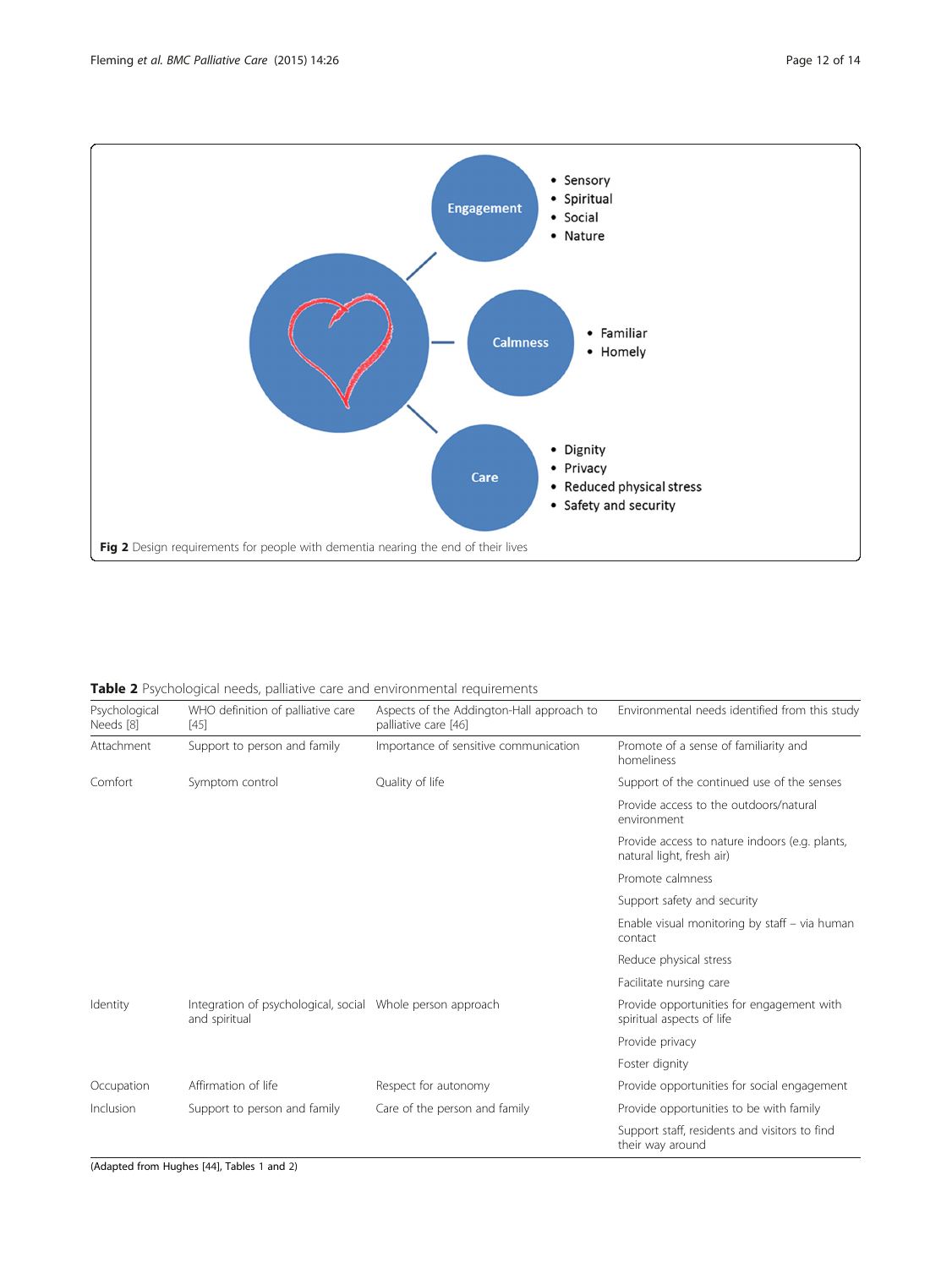<span id="page-12-0"></span>care [[43\]](#page-13-0). In consideration of the palliative care needs of those with severe dementia, Hughes [\[44\]](#page-13-0) compares the psychological needs described by Kitwood [8] with the elements of palliative care described by the World Health Organisation [\[45\]](#page-13-0) and Addington-Hall [\[46](#page-13-0)]. Table [2](#page-11-0) extends Hughes' comparison to include the desirable environmental features. The ease with which the environmental features can be placed within this framework supports the view that they have good face validity.

### Limitations

It is recognised that the views expressed in the focus groups may not be generalizable to the wider population of people with dementia, their family or professional carers as the sample is small and no steps were taken to attempt to make it representative. The views of people with dementia are represented by the views of two very articulate people with dementia. We have no way of knowing that these views accurately reflect those of people with dementia nearing the end of their lives. They are simply the closest approximation that we were able to access.

### Conclusions

This study identified a set of environmental features that are desirable in buildings used to provide care for people with dementia who are nearing the end of their lives. These features are compatible with the principles currently used in the design of environments for mobile people with dementia and fit well with the psychosocial needs of people with dementia and current approaches to palliative and end of life care. They are offered as a supplement to these principles to ensure the needs and wishes of people with dementia who are less mobile and who are dying are included in future design considerations. This will go some way towards provision of equitable services advocated in policy [4]. We suggest that considering these characteristics as part of a continuum of care will support good practice and offer those with dementia and their families a more positive experience in the last days of their lives together.

### Competing interests

The authors declare that they have no competing interests.

### Authors' contributions

RF: conceptualization of project, co-writing literature review, facilitating focus groups, co-analysis and write up of focus groups, co-construction of survey and focus group methodology, co-writing of paper. FK: ethics applications, co-writing literature review, facilitating focus groups, co-analysis and write up of focus groups, co-construction of initial design characteristics, co-writing of paper. GS; ethics applications, survey administration; analysis of survey data, co-writing of paper. All authors read and approved the final manuscript.

### Acknowledgements

Thank you to everyone who helped organise the focus groups and made us welcome. Thank you to the practitioners who give their time to talk to us about their practice experience and thank you to people with dementia and

family carers for sharing their experiences and hopes for the future. Thank you to the panel of experts whose input has contributed to the development of these design principles.

### Author details

<sup>1</sup>School of Nursing, University of Wollongong, Northfields Avenue Wollongong, Australia. <sup>2</sup> Bournemouth University Dementia Institute, Bournemouth, UK.

### Received: 14 March 2015 Accepted: 30 April 2015 Published online: 12 May 2015

### References

- 1. National Health Service England and Wales. National cancer plan. London: Department of Health; 2000.
- 2. Executive S. National care standards: Hospice care. Edinburgh: Scottish Executive; 2001.
- 3. Department of Health. National service framework for older people. London: Department of Health; 2001.
- 4. Department of Health. End of life care strategy: promoting high quality care for all adults at the end of life. London: Department of Health; 2008.
- 5. Small N, Froggatt K, Downs M. Living and dying with dementia: dialogues about palliative care. 1st ed. Oxford: Oxford University Press; 2007.
- 6. ten Have H. Expanding the scope of palliative care. In: Purtilo RB, ten Have H, editors. Ethical foundations of palliative care for Alzheimer disease. Baltimore: The Johns Hopkins Univerity Press; 2004. p. 61–79.
- 7. van der Steen JT, Radbruch L, Hertogh CM, de Boer ME, Hughes JC, Larkin P, et al. White paper defining optimal palliative care in older people with dementia: a Delphi study and recommendations from the European Association for Palliative Care. Palliative Med. 2014;28(3):197–209.
- 8. Kitwood T. Dementia reconsidered: The person comes first. 1st ed. Buckingham: Open University Press; 1997.
- 9. Department of Health. Death and dying: Good practice for quality dementia care. London: Department of Health; 2010.
- 10. Australian Institute of Health and Welfare. Australia's Welfare 2009. no. 9. Cat. no. AUS 117. Canberra: Australian Institute of Health and Welfare; 2009.
- 11. Prince M, Prina M, Guerchet M. World Alzheimer Report: Journey of caring An analysis of long-term care for dementia. London: Alzheimer's Disease International (ADI); 2013.
- 12. National End of Life Care Intelligence Network. Deaths from Alzheimer's disease, dementia and senility in England. Bristol: South West Public Health Observatory; 2010.
- 13. Government S. Living and dying well: A national action plan for palliative and end of life care. Edinburgh: The Scottish Government; 2008.
- 14. Gwande A. Being mortal: Illness, medicine and what matters in the end. 1st ed. London: Profile Books Ltd; 2014.
- 15. Davis S, Byers S, Nay R, Koch S. Guiding design of dementia friendly environments in residential care settings: Considering the living experiences. Dementia. 2009;8(2):185–203.
- 16. Lyman K. Making design dementia friendly: The user perspective. In: Stewart S, Page A, editors. Just Another Disability: Making Design Dementia Friendly. Glasgow: Glasgow School of Art; 1999. p. 15–8.
- 17. Marshall M. Therapeutic buildings for people with dementia. In: Judd S, Marshall M, Phippen P, editors. Design for dementia. London: Hawker Publications; 1998. p. 11–4.
- 18. Fleming R, Purandare N. Long-term care for people with dementia: environmental design guidelines. Int Psychogeriatr. 2010;22(7):1084–96.
- 19. Fleming R, Bowles J, Mellor S. Peppertree Lodge: Some observations on the first fifteen months of the first C.A.D.E. unit. Aust J Ageing. 1989;8(4):29–32.
- 20. Fleming R, Bowles J. Units for the confused and disturbed elderly: Development, Design, Programmimg and Evaluation. Aust J Ageing. 1987;6(4):25–8.
- 21. Fleming R, Forbes I, Bennett K. Adapting the ward for people with dementia. Sydney: NSW Department of Health; 2003.
- 22. Day K, Carreon D, Stump C. The therapeutic design of environments for people with dementia: a review of the empirical research. Gerontologist. 2000;40(4):397–416.
- 23. Martin G, Sgrillo J, Horton A. Creating the optimal milieu for care. In: Martin A, Sabbagh M, editors. Palliative care for advanced Alzheimer's and dementia: guidelines and standards for evidence-based care. 1st ed. London: Springer Publishing Company; 2011. p. 55–64.